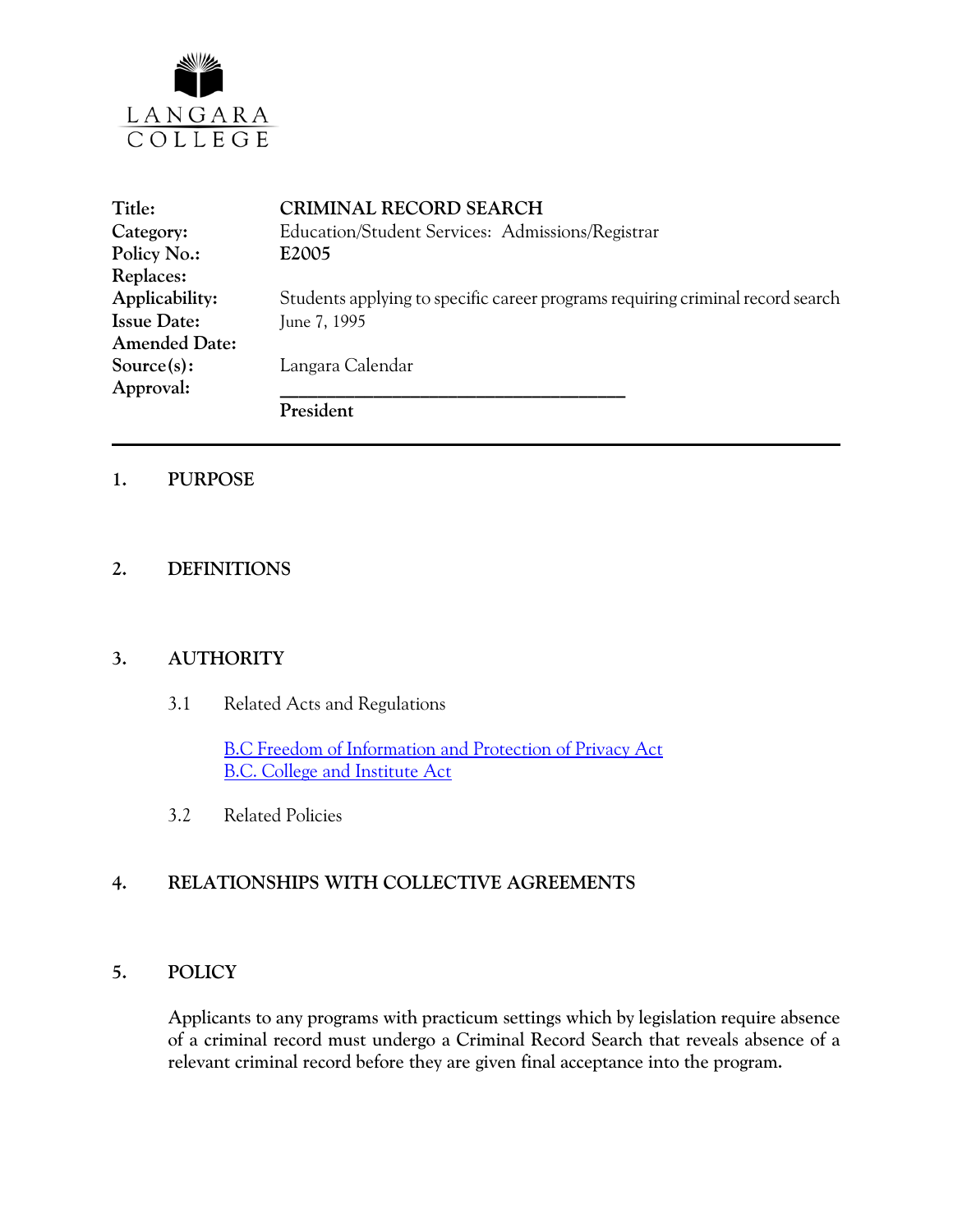# **6. GUIDELINES/STANDARDS**

## **7. EXCEPTIONS**

## **8. PROCEDURES**

- 8.1 Applicants will be informed of the Criminal Record Search Policy.
- 8.2 At the time of conditional (academic) acceptance into the program, prospective students will receive a copy of this policy on Criminal Record Search and a "Consent to Release Criminal Record Information" Form.
- 8.3 Applicants must personally take the Form signed by the College Registrar to their local police department and request a search.
- 8.4 A copy of the results of the search will be mailed to the Registrar by the Police Department.
- 8.5 All records will be kept confidential. Results of the Criminal Record Search will be kept separate from the student's file.
- 8.6 If the Criminal Record Search Form is returned to the Registrar indicating no record has been found, the student will be mailed a notice of final acceptance into the program.
- 8.7 If the Criminal Record Search Form is returned to the Registrar indicating that a criminal record exists and listing the charge(s) or conviction(s), the Registrar will contact the applicant and request a meeting to discussthe relevance of the criminal record to the potential placement.
- 8.8 The Registrar will conduct a thorough investigation and examination of all aspects of the criminal record. This investigation of the details of the criminal record will vary depending on factors such as the nature of the offense(s) and the outcome of any charge(s). It may be necessary to contact the local police agency to obtain clarification regarding the record.
- 8.9 The Registrar will take into account the following circumstances when reviewing the charge(s), conviction(s).
	- i) How old was the applicant at the time of the charge/conviction?